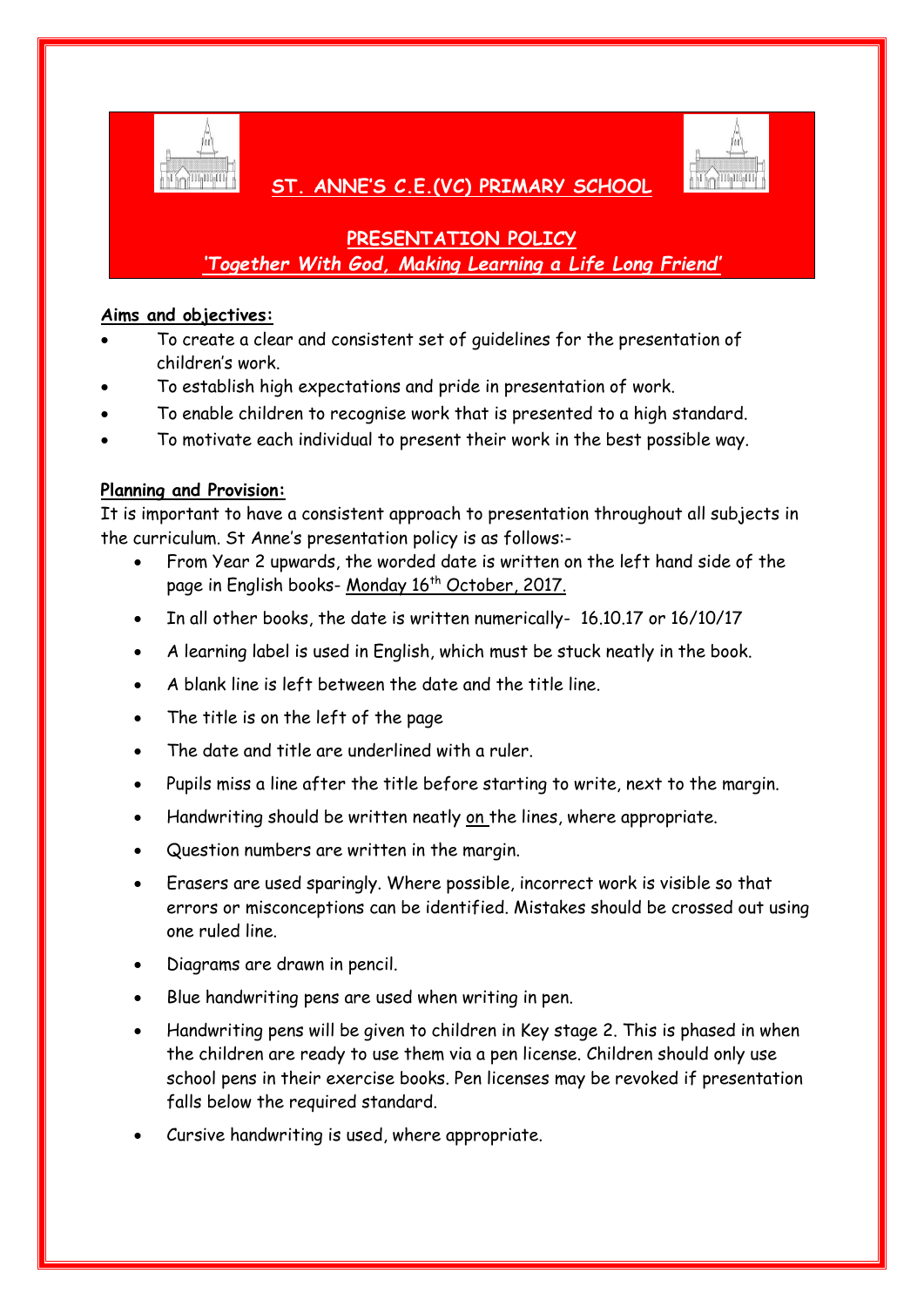- Children are encouraged at all times to write in their neatest joined handwriting and to take pride in their work.
- Pencil cases should be kept in children's individual desks (Y5/6) and in chidlren's lockers (Rec-Y4) throughout the day (and not on desks) and only used when permission is given by the teacher, for specific projects.
- Felt tips are not permitted in exercise books.
- A list of all exercise books (colour, size, lines, squares, order numbers) used is kept in the main office.
- All classrooms should display the cursive script poster.
- Worksheets should be used sparingly. Where used they should be cut down to fit neatly in the books.
- A child should not write or draw anything on the covers of exercise books.

#### **Presentation in Mathematics**

- All maths work is recorded in pencil.
- Question numbers are identified with a circle, leaving a space between question number and any further work.
- All lines and diagrams are drawn in pencil, using a ruler where appropriate.
- Each digit should be recorded in a separate box.
- Any corrections should be written as a new calculation

#### **Role of the Teacher:**

Teachers are the most important role model for presentation and high expectations.

- All handwriting which is on display for the children on the interactive whiteboard, books, flip charts, display – will be cursive joined, legible, consistently formed and neat, when appropriate.
- All children's work is marked using the agreed marking policy.
- When sticking work/labels/headings in books, ensure they are straight and cut neatly to size.
- If a child is away absent, staff ensure that their exercise book is marked with 'absent' and the date recorded.

#### **Equal Opportunities:**

Left-handedness does not automatically equate with problems, but it helps to remember that left-handed children have different needs from right-handers.

It is important that left-handed children can see what they are writing. They should sit where elbows do not bump right-handers and where they are not in their own shadow.